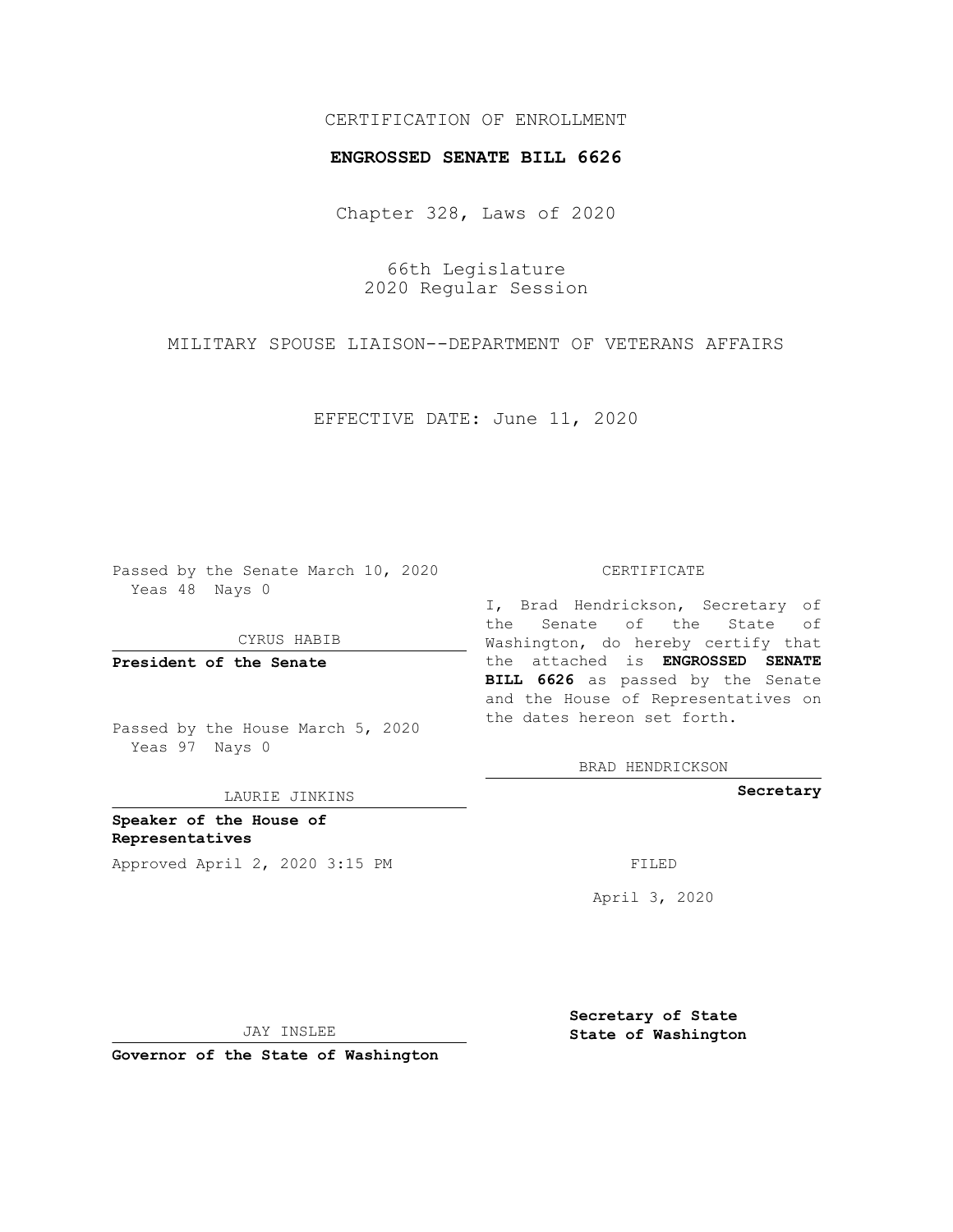### **ENGROSSED SENATE BILL 6626**

AS AMENDED BY THE HOUSE

Passed Legislature - 2020 Regular Session

# **State of Washington 66th Legislature 2020 Regular Session**

**By** Senators Conway, O'Ban, Hunt, Zeiger, Hobbs, Becker, Randall, Short, Brown, and Wagoner

Read first time 01/27/20. Referred to Committee on State Government, Tribal Relations & Elections.

1 AN ACT Relating to creating the position of military spouse 2 liaison; and adding a new section to chapter 43.60A RCW.

3 BE IT ENACTED BY THE LEGISLATURE OF THE STATE OF WASHINGTON:

4 NEW SECTION. **Sec. 1.** A new section is added to chapter 43.60A 5 RCW to read as follows:

6 (1) The position of military spouse liaison is created within the 7 department.

8 (2) The duties of the military spouse liaison include, but are 9 not limited to:

10 (a) Conducting outreach to and advocating on behalf of military 11 spouses in Washington;

12 (b) Providing assistance and information to military spouses 13 seeking professional licenses and credentials or other employment in 14 Washington;

15 (c) Coordinating research on issues facing military spouses and 16 creating informational materials to assist military spouses and their 17 families;

18 (d) Examining barriers and providing recommendations to assist 19 spouses in accessing high quality child care and developing resources 20 in coordination with military installations and the department of